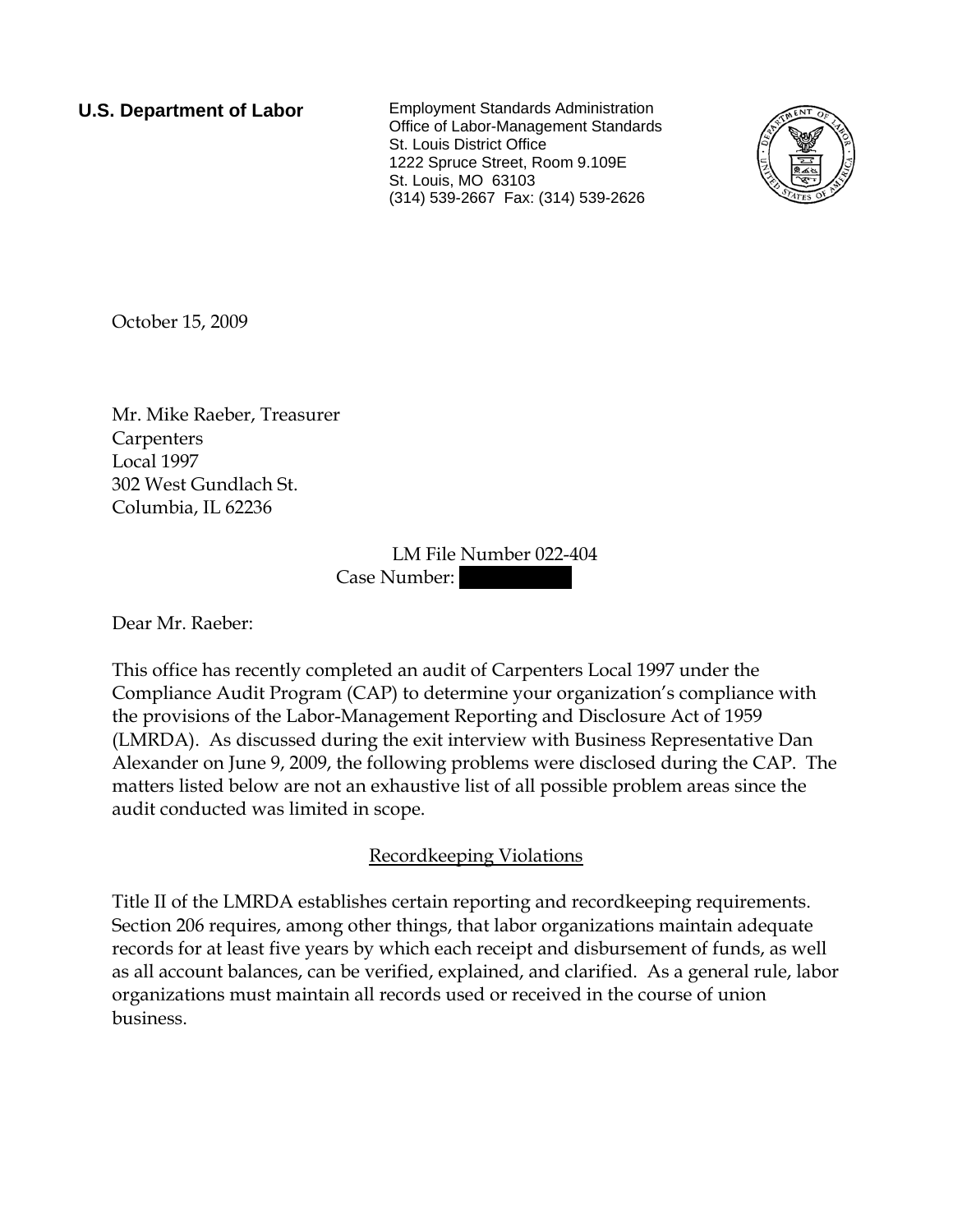Mr. Mike Raeber October 15, 2009 Page 2 of 3

For disbursements, this includes not only original bills, invoices, receipts, vouchers, and applicable resolutions, but also documentation showing the nature of the union business requiring the disbursement, the goods or services received, and the identity of the recipient(s) of the goods or services. In most instances, this documentation requirement can be satisfied with a sufficiently descriptive expense receipt or invoice. If an expense receipt is not sufficiently descriptive, a union officer or employee should write a note on it providing the additional information. For money it receives, the labor organization must keep at least one record showing the date, amount, purpose, and source of that money. The labor organization must also retain bank records for all accounts.

The audit of Local 1997's records for fiscal year ending June 30, 2008 revealed the following recordkeeping violations:

1. General Reimbursed and Per Diem Expenses

Local 1997 did not retain adequate documentation for reimbursed expenses and per diem expenses incurred by President John Limestall and Recording Secretary Jeff Graff totaling at least \$1800. For example, during the opening interview of the audit you stated officers are paid \$200 per day for per diem while traveling on union business. You stated their purchases must be supported by invoices, and money not used should be reimbursed to the local. During the fiscal year, both President Limestall and Recording Secretary Graff received per diem for which the local had no back-up documentation or proof of reimbursement for unused per diem. Additionally, a purchase reimbursed to President Limestall for donuts and office supplies was not supported with back-up documentation.

As previously noted, labor organizations must retain original receipts, bills, and vouchers for all disbursements. The president and treasurer (or corresponding principal officers) of your union, who are required to sign your union's LM report, are responsible for properly maintaining union records.

2. Lack of Salary Authorization

Local 1997 did not maintain records to verify that the salaries reported in Item 24 (All Officer and Disbursements to Officers) of the LM-3 were the authorized amounts and therefore were correctly reported. The union must keep a record, such as meeting minutes, to show the current salary authorized by the entity or